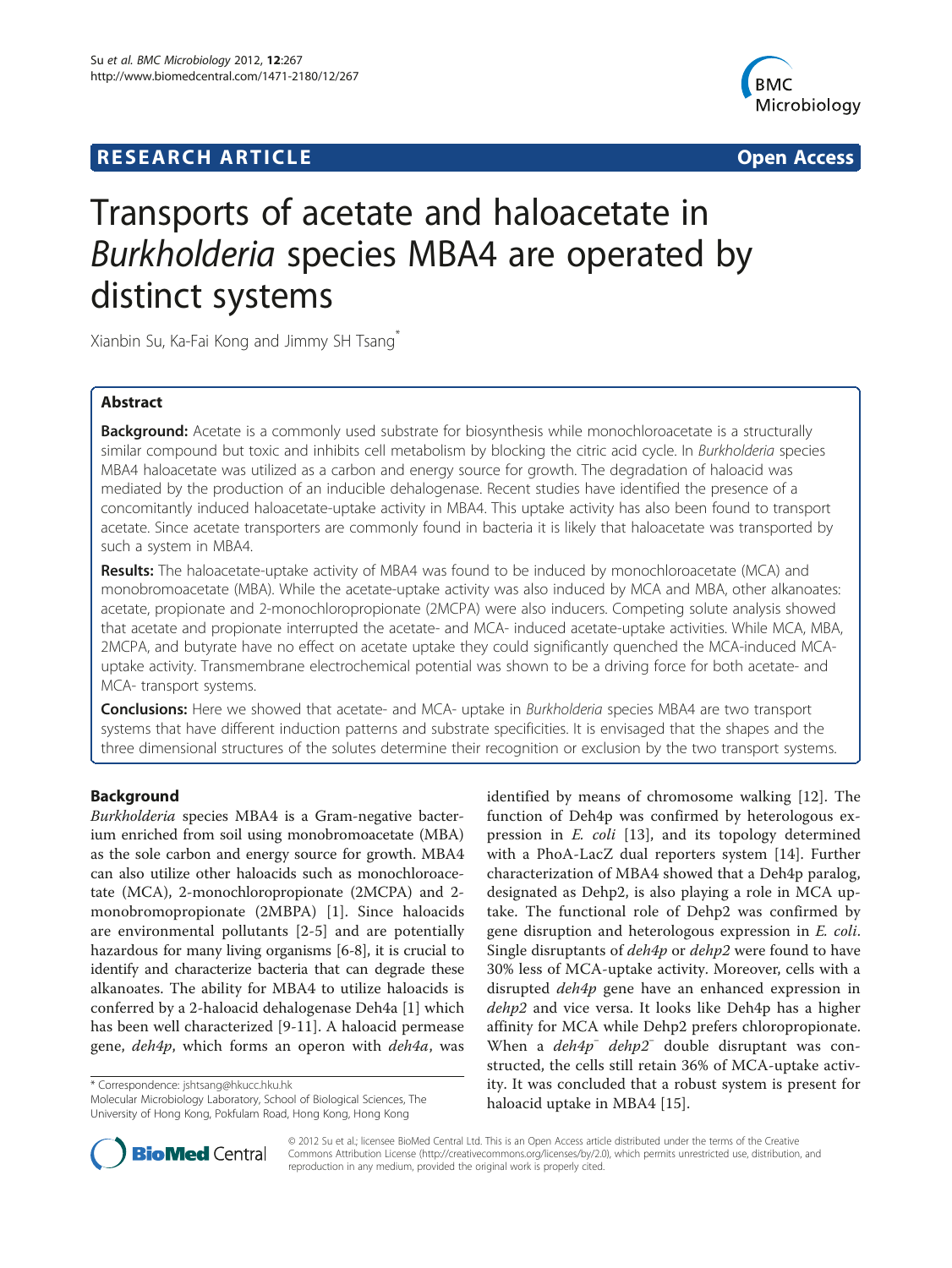In the process of characterizing the MCA-uptake activity of MBA4, it was found that acetate was also recognized by the MCA-inducible uptake system [\[12,15](#page-7-0)]. Since acetate and MCA are structurally similar, it is reasonable to speculate that MCA was transported by an acetate-transport system. It has been reported that acetate could freely diffuse across the cell membrane in an un-disassociated form (acetic acid) [\[16](#page-7-0)]. However, in growth conditions with a neutral pH where acetate is mainly in a disassociated form, a specific transport system is needed. There are reports leading to the identification of acetate permeases in many bacterial species, including ActP in Gram-negative E. coli [\[17](#page-7-0)] and MctC in Gram-positive Corynebacterium glutamicum [[18\]](#page-7-0). As MBA4 can grow on acetate, it is likely that an acetatetransport system is also present. Whether this acetatetransport system is playing a role in MCA uptake is important to the understanding of the MCA-uptake system in MBA4.

In this study, we analyzed the induction patterns of the acetate- and MCA-uptake systems and determined the substrate specificities of the two systems in cells grown in various substrates. We demonstrated that there are distinct acetate- and MCA- transport system in MBA4. Nonetheless, both systems were sensitive to carbonyl cyanide m-chlorophenyl hydrazone indicating that transmembrane electrochemical potential is a driving force for both systems.

#### Results

## The induction patterns of acetate- and MCA- transport systems are different

Previous analysis showed that MCA-uptake activity of MBA4 was detected only in MCA- and not in acetategrown cells [[12\]](#page-7-0). This indicated that the MCA-uptake activity was induced by MCA and not by acetate. It was also shown that MCA-grown cells possess acetateuptake activity [\[12](#page-7-0)]. To check whether a distinct acetatetransport system is present in MBA4, acetate-uptake assays were carried out for pyruvate-, acetate-, and MCA-grown cells. The results showed that pyruvategrown cells had no detectable activity, while both acetate- and MCA-grown cells had significant acetateuptake activities (Figure 1). Acetate-grown cells had an acetate-uptake rate of 111.27 nmol (mg protein) $^{-1}$  min<sup>-1</sup> for the first 8 min, and MCA-grown cells had a rate of 59.20 nmol  $(mg)$  protein)<sup>-1</sup> min<sup>-1</sup>. This indicated that acetate was not entering the cells passively, and there is an inducible acetate-transport system in MBA4.

In order to characterize the inducible acetate-uptake system, MBA4 cells were grown in various carbon sources and their relative acetate-uptake activities, using acetate-grown cells as the standard, determined. Figure [2A](#page-2-0) shows that propionate induced similar level of uptake activity while



MCA, MBA and 2MCPA only induced around 50% of the standard. Butyrate and valerate induced less than 20% of activity. As a comparison, cells were also grown in similar substrates and their relative MCA-uptake activities determined. Figure [2B](#page-2-0) shows that MBA induced comparable MCA-uptake activity as MCA but 2MCPA only induced about 20% of activity. The inductions conferred by acetate, propionate, butyrate, and valerate were rather minimal and only represent a mere 10% or less. As the MCA-uptake activity was induced significantly only by monohaloacetate while the acetate-uptake activity induced by acetate, haloacetate, propionate and 2MCPA, the induction patterns of the two transport systems appear to be different.

### Acetate- and MCA- transport systems have different substrate specificities

In order to conclude that the transports of acetate and MCA were executed by different systems, competing solute analysis was used to deduce the substrate specificities of the induced acetate- and the MCA- transport systems in MBA4. Acetate uptakes were determined for both acetate- and MCA-grown cells. MCA uptakes were determined only for MCA-grown cells because acetategrown cells have no MCA-uptake activity. Competing solutes that exhibit structural similarity to acetate or propionate were selected.

Acetate uptake of acetate-grown cells was significantly inhibited by acetate and propionate, with an inhibition of 91% and 90%, respectively (Figure [3A\)](#page-3-0). When MCA-grown cells were used, a similar pattern was observed for acetate uptake. Only acetate and propionate served as effective inhibitors (Figure [3B](#page-3-0)). When MCA-grown cells were used for MCA-uptake assays, acetate, MCA, MBA, propionate, 2MCPA and butyrate acted as efficient inhibitors. In addition, glycolate, lactate, and pyruvate also had moderate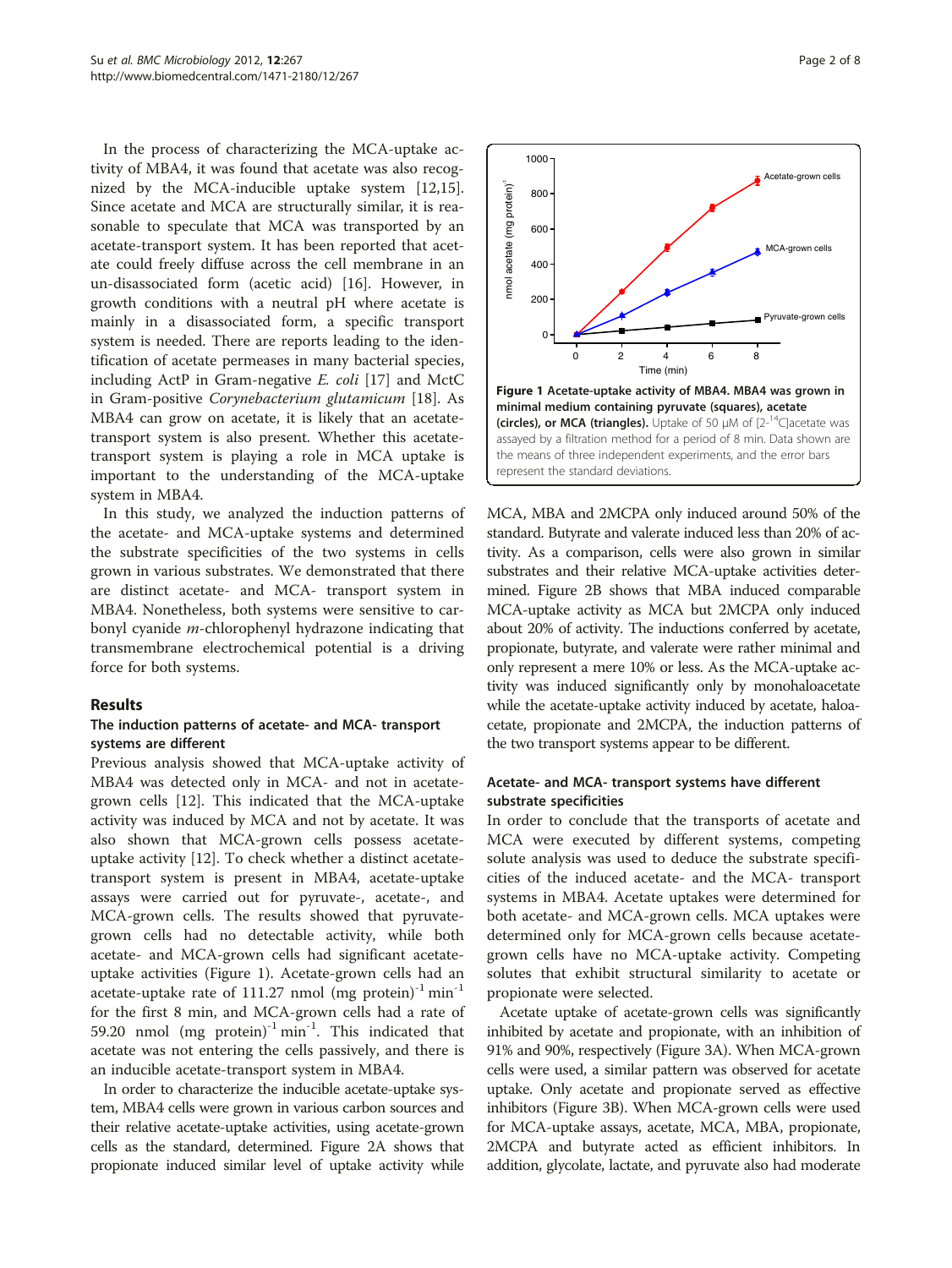<span id="page-2-0"></span>

# cells grown in other substrates were determined and shown as

percentages. (B) The MCA-uptake rate of MCA-grown cells was set as 100%, and MCA-uptake rates of cells grown in other substrates were determined and shown as percentages.

inhibitory effects on MCA uptake as previously reported [[12](#page-7-0)] (Figure [3C](#page-3-0)). These results showed that the acetateuptake activity was inhibited only by acetate and propionate while the MCA-transport system was inhibited by substrates that display a similar structure as haloacetate.

# Transmembrane electrochemical potential is a driving force for both acetate- and MCA- transport

During the characterization of the haloacid operon of MBA4, a protonophore, carbonyl cyanide m-chlorophenyl hydrazone (CCCP), was shown to abolish the MCAuptake activity of MBA4 (M. Yu, unpublished). The effect of CCCP on acetate uptake was duly investigated. Figure [4](#page-4-0) shows that the inclusion of increasing amount of CCCP in uptake assays for acetate- and MCA-grown cells, the acetate-uptake rates decreased accordingly. The uptake activities were completely abolished when 25 μM of CCCP were supplemented in the reactions. As CCCP collapses the proton gradients across the cell membrane [\[19\]](#page-7-0), acetate uptake in MBA4 is likely to be dependent on the transmembrane electrochemical potentials, a condition similar to that of MCA uptake.

A limitation of employing CCCP is that it cannot discriminate between proton-coupled symport and Na<sup>+</sup>-coupled symport [\[17,20\]](#page-7-0). As it is difficult to remove sodium from the buffers completely and radioactive MCA and acetate were provided in the form of a sodium salt, the effect of pH on acetate- and MCA- uptake was examined with an aim to find out the possible involvement of proton(s). In acetate uptake of acetate-grown cells, the uptake rate decreased steadily as pH increased from 4 to 8 (Figure [5,](#page-4-0) squares). In acetate uptake of MCA-grown cells, the uptake rate increased slightly as pH increased from 4 to 5 and then dropped gradually as pH increases (Figure [5,](#page-4-0) circles). The uptake rates were much lower than that of acetate-grown cells in similar assay conditions. In MCA uptake of MCAgrown cells, the uptake rate increased slightly as pH increased from 4 to 6 and dropped swiftly from pH 7 to 8 (Figure [5,](#page-4-0) triangles). These results showed that acetate- and MCA- transport systems have different sensitivities to pH. Nonetheless, the involvement of proton(s) in acetate transport is noticeable.

# **Discussion**

In this study, we demonstrated the presence of distinct acetate- and MCA- transport system in MBA4. This is supported by: (i) the observation that the inducible substrates for acetate- and MCA- uptake activity were different; (ii) the two transport systems have different competing solutes and (iii) a difference in dependency on pH for the two systems. The failure of pyruvategrown cells to take up acetate suggested that the acetate-transport system in MBA4 was inducible. Both acetate and MCA were able to induce acetate-uptake activity although to a different level. Acetate permease MctC of Corynebacterium glutamicum is also inducible. MctC exhibits a high affinity for acetate and propionate and low affinity for pyruvate. In this case, the expression was higher in pyruvate- than in acetate-grown cells. As a result, both pyruvate- and acetate-grown cells showed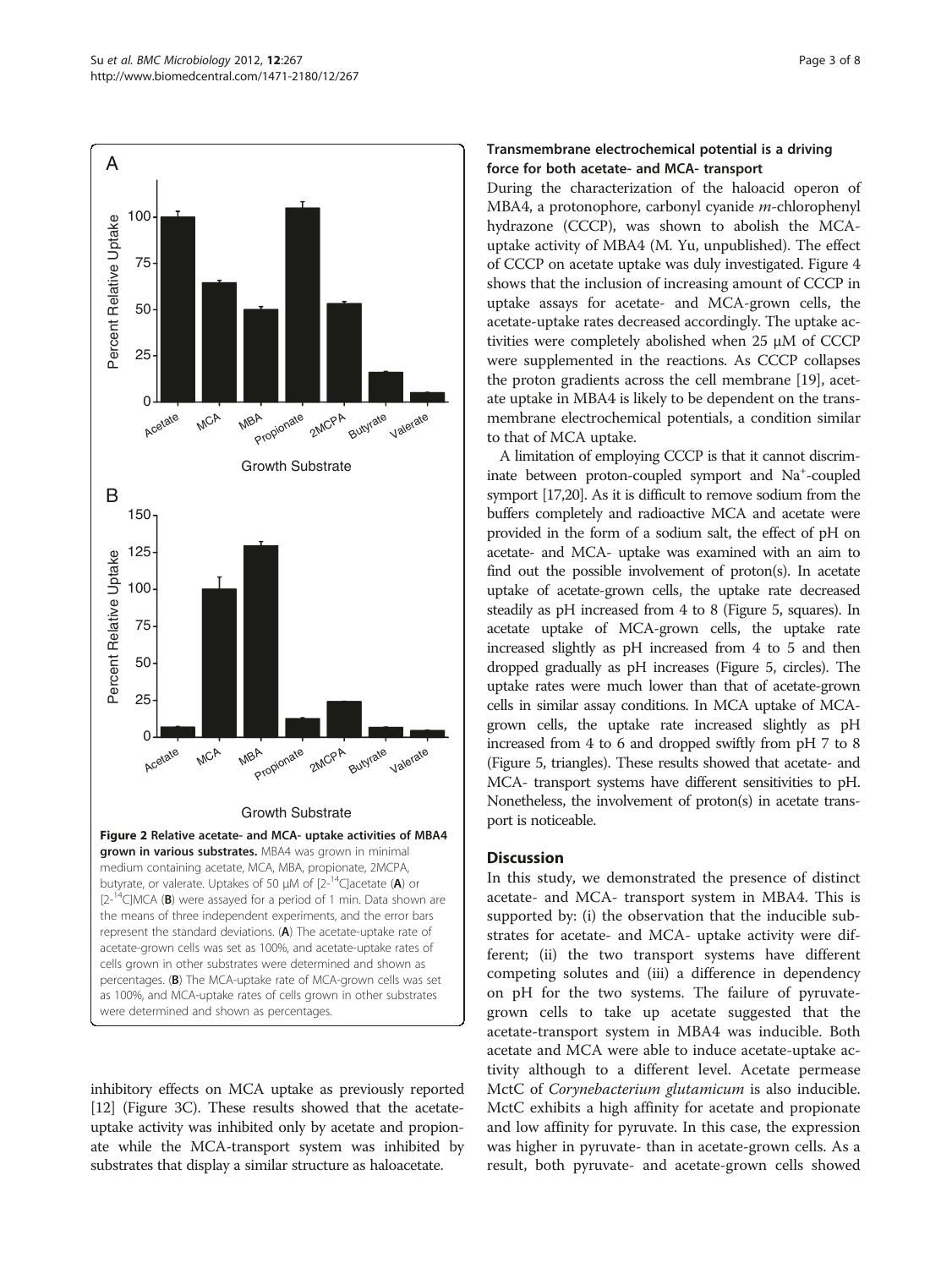comparable acetate-uptake activities [[18\]](#page-7-0). In MBA4, no induction was observed for pyruvate while acetate and propionate were the best inducers for acetate uptake. Moreover, they were also the most favourable substrates. It is possible that acetate and propionate were transported by the same transport system but further confirmation is required as Candidatus Competibacter phosphatis appeared to have different transporters for the two solutes [[21](#page-7-0)]. Another acetate permease, ActP of Rhodobacter capsulatus, was produced around 1.5 folds more in acetate- than in pyruvate-grown cells [[22\]](#page-7-0). This indicated that the regulations of various acetatetransport systems in different bacteria are likely to be different and should be compared cautiously.

It is not surprising that MCA-grown cells could take up MCA and acetate because most transporters recognize more than one substrate. Acetate permease ActP of *E. coli* was able to transport acetate and glycolate [\[17](#page-7-0)]. Moreover, acetate and MCA are structurally similar molecules. The ability for MCA-grown cells to transport acetate can be explained by (1) the capability of the induced MCA-transport system to transport acetate; (2) the acetate-transport system was also induced by MCA; and (3) both (1) and (2). Without the identification of the individual permease involved in each of the transport system it is difficult to determine conclusively which the case is. The cloning and heterologous expression of Deh4p in E. coli demonstrated its function as a

<span id="page-3-0"></span>

A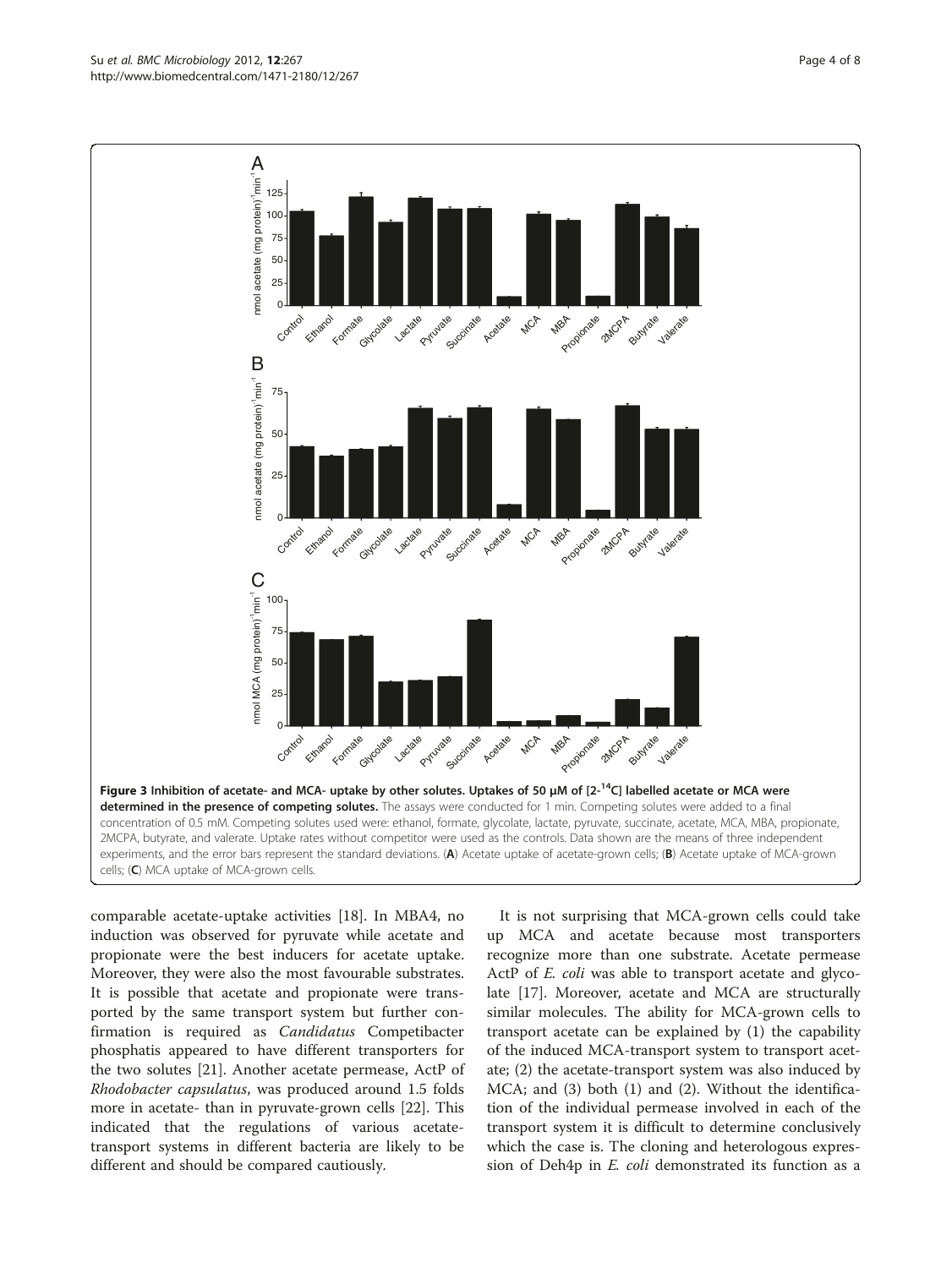dehalogenase-associated MCA-transporter [\[13\]](#page-7-0). Similarly, the functional role of Dehp2 as a second MCAtransporter was also demonstrated [[15\]](#page-7-0). Both Deh4p and Dehp2 were capable of recognizing acetate as a substrate. In order to elucidate that the MCA-uptake system, comprising Deh4p and Dehp2, is not the main transporter for acetate, a  $deh4p^-$  dehp2<sup> $-$ </sup> double mutant (strain Ins-4p-p2, [[15](#page-7-0)]) was utilized. Figure [6A](#page-5-0) shows that the growth of Ins-4p-p2 on acetate was similar to that of wildtype MBA4, if not slightly better. The acetate-uptake rate of this acetate-grown mutant was also assayed and shown to be similar to that of wildtype



 $(112.3 \text{ nmol (mg protein)}^{-1} \text{min}^{-1}$  for mutant and 118.6 nmol  $(mg$  protein)<sup>-1</sup> min<sup>-1</sup> for wildtype, Figure [6B\)](#page-5-0). This suggested that in the absence of the major players in MCA uptake the growth and uptake activity on acetate of the cell were not affected. This confirmed the presence of an independent acetate-transport system other than the MCA-uptake system.

The competing solute analyses show that acetate- and MCA-grown cells have similar inhibition pattern for acetate uptake. This suggested that the acetate-transport system was likely to be induced by MCA. The relatively lower acetate-uptake rate for MCA-grown cells suggested that MCA was a weaker inducer. This is consistent with the observation that acetate and propionate were the best inducers for acetate uptake. The competing solute analyses for MCA-grown cells show that the cells have different inhibition patterns for acetate- and MCA- uptake. The failure of MCA to inhibit the uptake of acetate suggested that the acetate-transport system was expressed and not involved in MCA transport. This is in agreement with the result that acetate-grown cells failed to transport MCA. The ability for acetate to inhibit the MCA-uptake activity of MCA-grown cells concluded that the MCA-uptake activity is different from the acetate-uptake system.

The effect of pH on the uptakes of acetate of acetateand MCA-grown cells further demonstrates the presence of two systems. The uptake rates of acetate-grown cells decrease linearly with an increase in pH. This shows that proton plays an essential role in the acetate-uptake system. In this condition no MCA-uptake system was produced. When the cells were grown on MCA the rates of acetate uptake on different pH deviate from that of acetate-grown cells. The competing solute analysis demonstrated a similar pattern of inhibition on acetate uptake for acetate- and MCA-grown cells while the rate was much lower for the latter. It is most likely that the expression of the acetate-uptake system was lower in MCA-grown cells. In this case, the major transport system was that for MCA and which can also transport acetate. Since both acetate- and MCA- transport systems are proton dependent, the pH dependency of acetate uptake of MCA-grown cells was thus exhibiting a pattern different from that of acetate-grown cells and was displaying a hybrid pattern between acetate uptake of acetate-grown cells and MCA uptake of MCA-grown cells. Future experiments that assay the pH dependency of acetate uptake of MCA-grown Ins-4p-p2 double mutant could clarify the situation. However, the expressions of other transporters may be affected by the disruptions of deh4p and dehp2 [\[15\]](#page-7-0) and could complicate the outcome. Moreover, when the gene responsible for the acetateuptake system has been identified, it is necessary to measure its expression levels in medium containing acetate,

<span id="page-4-0"></span>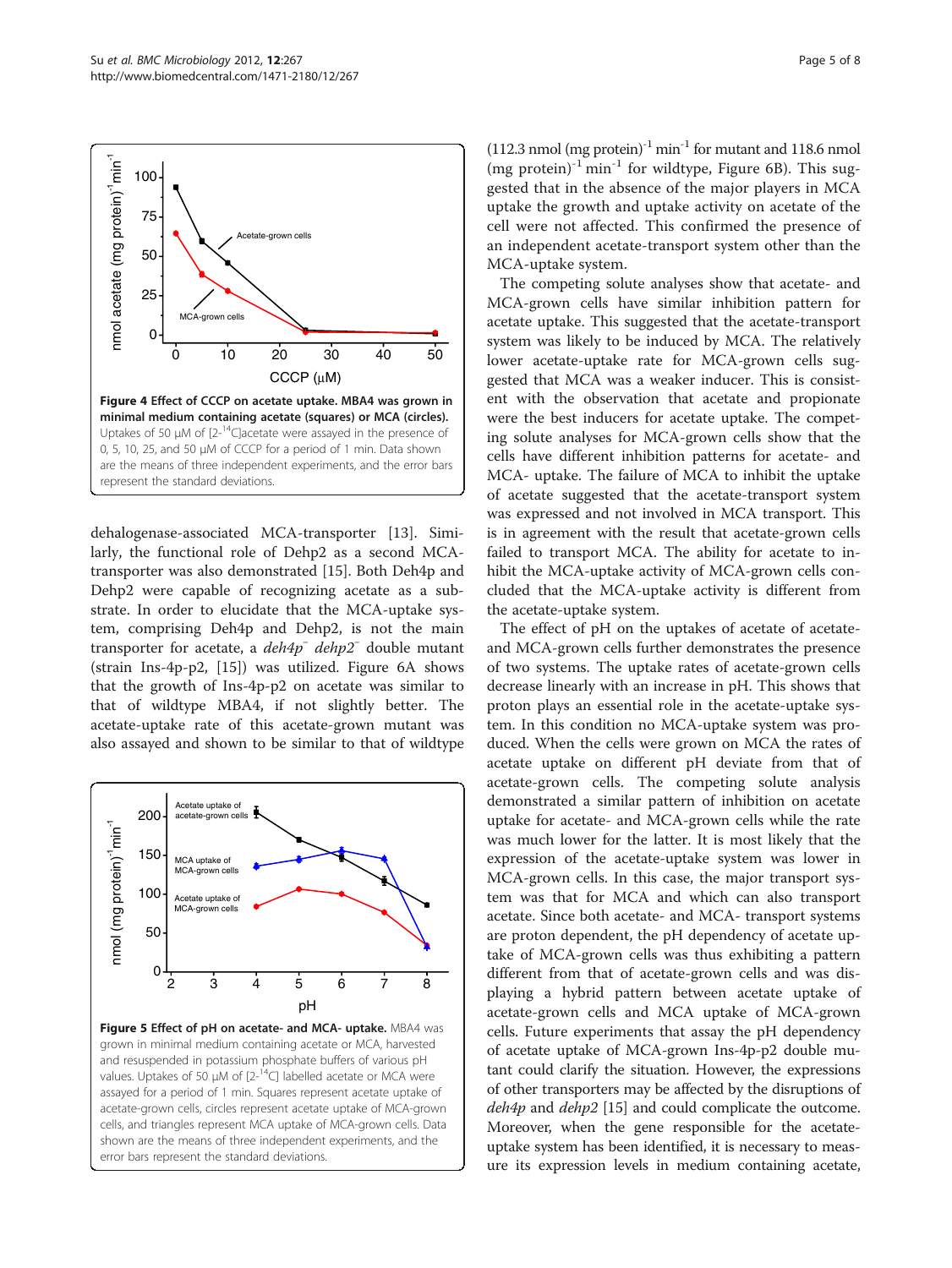<span id="page-5-0"></span>

MCA and other substrates in order to characterize the system fully.

The most distinct difference between the two transport systems is their substrate specificity. The failure of ethanol to inhibit acetate transport suggested that the carboxyl group is likely to be an important element. The lack of inhibition by formate implied that the presence of a second carbon is also essential. The failure of MCA, MBA, and 2MCPA to inhibit acetate transport indicated that the substituted halogen atom affected the effective recognition. The acetate-uptake ability of MBA4 was inhibited by propionate but not by butyrate. This is con-sistent with the acetate permease ActP of E. coli [\[17](#page-7-0)]. The failure of butyrate and valerate to act as a competing solute suggested that a molecule with more than three carbons would be less effective for the acetate-

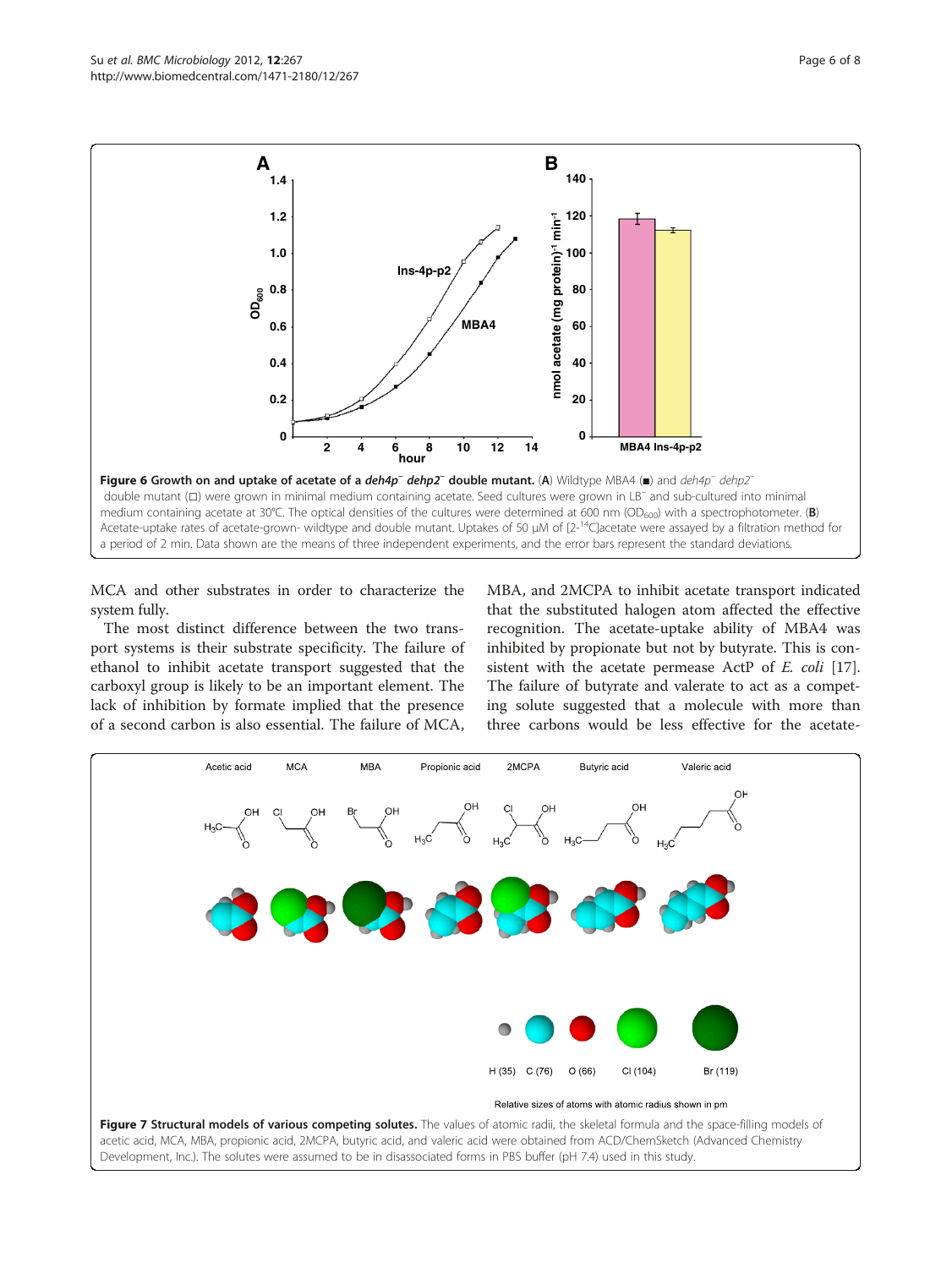uptake system. In summary, MCA, MBA, 2MCPA, and butyrate could inhibit MCA- but not acetate- uptake of MBA4. A visual inspection of the structural models of these molecules (Figure [7](#page-5-0)) suggests that they are generally larger than acetate. Similarly, MCA, MBA, and propionate have a stronger inhibitory effect on MCA uptake than 2MCPA and butyrate. The failure of valerate to act as a competing solute further strengthens the notion that size is a determining factor. By means of comparing the structures of the competing solutes it may be possible to estimate the range of substrates recognized by various transport systems and provide valuable information on the functional property of the transporters.

The inducers for the acetate-uptake system are acetate, MCA, MBA, propionate, and 2MCPA, but only acetate and propionate are substrates. Similarly, the inducers for the MCA uptake system are MCA, MBA and to a lesser extend 2MCPA, while the substrates include the inducers, acetate and propionate. The inducer and the substrate are not necessarily the same. Although the acetate- and the MCA- transport systems have different induction patterns and substrate specificities, they do share certain similarity. The activities of both systems were abolished by CCCP, suggesting transmembrane electrochemical potential as a driving force. As CCCP could not discriminate between proton- and sodiumcoupled symport, it was unclear which was/were involved in the transports. Previous studies of bacterial acetate-transport systems failed to give a uniformed conclusion. Although ActP of E. coli was assigned to the sodium:solute symporter family, no dependency on sodium was demonstrated [[17](#page-7-0)]. While electrochemical proton potential was confirmed to be a driving force for MctC of Corynebacterium glutamicum [\[18\]](#page-7-0), acetate uptake in Accumulibacter spp. was believed to be driven by proton motive force, and in Defluviicoccus spp. it was suggested to be powered by proton or sodium gradient or both [[23](#page-7-0)]. An increased uptake of acetate for a change of pH from 8 to 4 affirmed the involvement of proton in acetate transport in MBA4. However, the involvement of sodium could not be ruled out and further confirmation is required.

# Conclusions

The uptakes of acetate and MCA in Burkholderia species MBA4 were demonstrated to be manoeuvred by different transport systems. These systems have different induction patterns and substrate specificities. A driving force for both systems is transmembrane electrochemical potential, and proton is involved in acetate transport. A structural comparison of the competing solutes suggests that the size of the molecule is a determinant factor for recognition. Future work on identification and characterization of the transporter protein is required to understand the systems comprehensively.

### **Methods**

#### Bacterial strains and culture conditions

Burkholderia species MBA4 and mutant Ins-4p-p2 were grown at 30°C in Luria Bertani medium without NaCl (LB– , 1% tryptone, 0.5% yeast extract) or in defined minimal medium  $[1]$  $[1]$  $[1]$  with 0.5 g carbon liter<sup>-1</sup> of pyruvate, acetate, MCA, MBA, propionate, 2MCPA, butyrate, or valerate.

#### Transport assays

MBA4 was cultured in minimal medium with pyruvate, acetate, MCA, MBA, propionate, 2MCPA, butyrate, or valerate to late logarithmic phase, with an optical density value  $OD_{600}$  of 1.0-1.2, 0.9-1.1, 0.5-0.7, 0.7-0.9, 0.9-1.1, 0.1-0.2, 0.9-1.1 or 0.9-1.1, respectively. Cells were harvested by centrifugation, washed twice with phosphate buffered saline (PBS, Fluka), and adjusted to an  $OD_{600}$ of around 0.4. For standard transport assays, 30 μl of  $[2<sup>14</sup>C]MCA$  (Sigma-Aldrich, diluted to 0.25 mM in PBS) or  $[2^{-14}C]$ acetate (Sigma-Aldrich, diluted to 0.25 mM in PBS) were added to 120 μl of prepared cells, mixed, and 30 μl samples were taken at various time points. Filtration and washing of cells, determinations of total protein and trapped  $[2^{-14}C]MCA$  or  $[2^{-14}C]$ acetate were carried out as previously described [[12](#page-7-0)].

To determine the substrate specificity, diluted  $[2^{-14}C]$ MCA or  $[2^{-14}C]$ acetate was mixed with  $10\times$  competing solutes in PBS before adding to the prepared cells. Percent relative uptake was calculated as (Uptake rate with competing solute/Uptake rate without competing solute) × 100%. The competing solutes included: ethanol; onecarbon monocarboxylate formate; two-carbon glycolate, acetate, MCA and MBA; three-carbon propionate, lactate, pyruvate and 2MCPA; four-carbon butyrate, fivecarbon valerate; and four-carbon dicarboxylate succinate. The skeletal formulas and space-filling models of acetic acid, MCA, MBA, propionic acid, 2MCPA, butyric acid, and valeric acid were drawn with ACD/ChemSketch (Advanced Chemistry Development, Inc.).

To study the effect of protonophore on uptake assay, appropriate amounts of carbonyl cyanide m-chlorophenyl hydrazone (CCCP) were mixed with prepared cells to a final concentration of 0, 5, 10, 25, and 50 μM for 30 min before transport assays were conducted.

To determine the effect of pH on transport systems, 100 mM potassium phosphate buffers of different pH values (4 to 8) were used to resuspend the bacterial cells and for diluting  $[2^{-14}C]MCA$  and  $[2^{-14}C]$ acetate for uptake assays.

#### Abbreviations

MCA: Monochloroacetate; MBA: Monobromoacetate; 2MCPA: 2- Monochloropropionate; 2MBPA: 2-Monobromopropionate; CCCP: Carbonyl Cyanide M-Chlorophenyl Hydrazone; PBS: Phosphate Buffered Saline.

#### Competing interests

The authors declare that they have no competing interests.